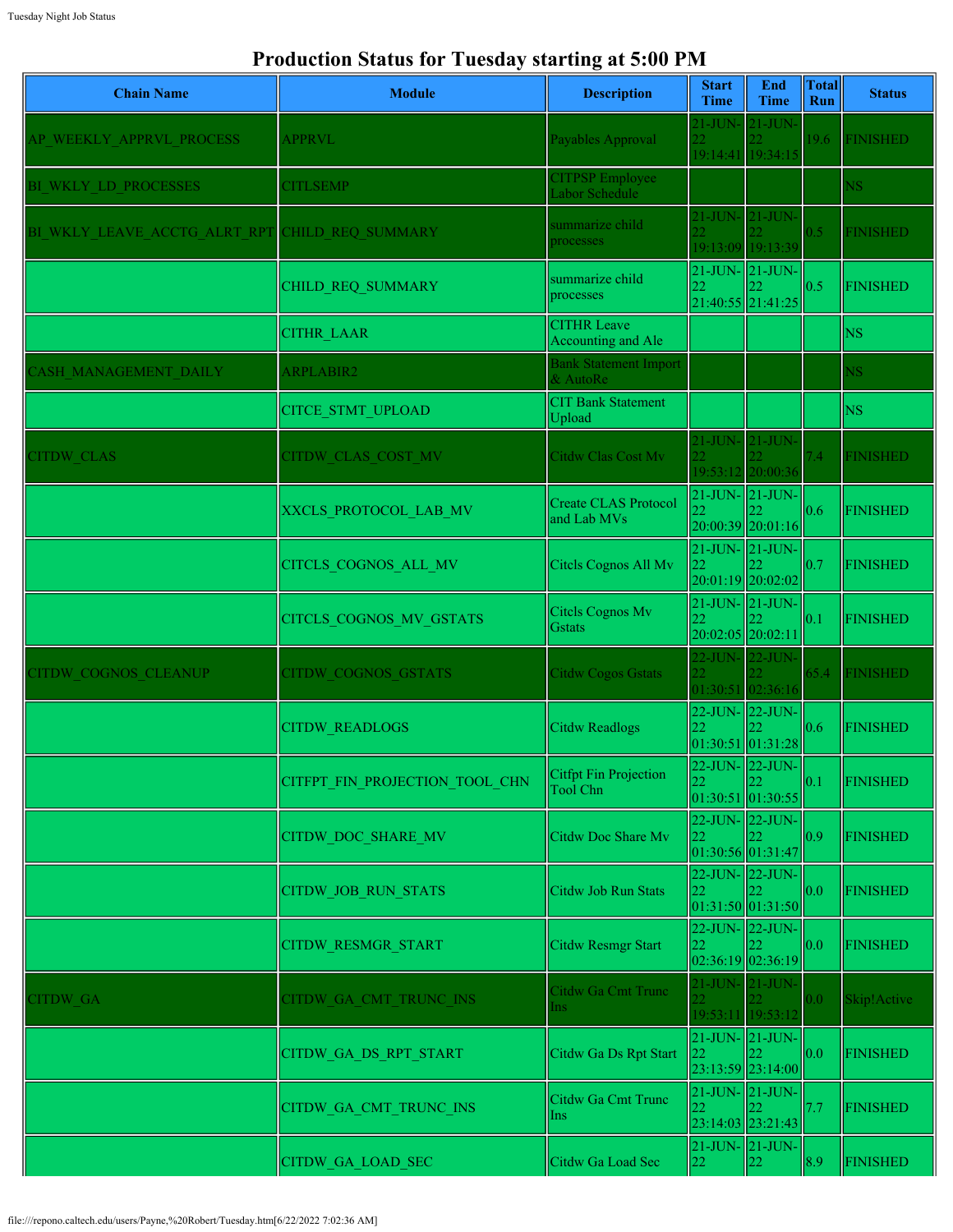|          |                              |                                        |            | $23:21:45$  23:30:40                                                                |                    |                 |
|----------|------------------------------|----------------------------------------|------------|-------------------------------------------------------------------------------------|--------------------|-----------------|
|          | CITDW GA SEC LOAD CNTRL      | Citdw Ga Sec Load<br>Cntrl             |            | $21$ -JUN- $ 21$ -JUN- $ $<br>23:30:43 23:44:43                                     | 14.0               | <b>FINISHED</b> |
|          | <b>CITDW GA MNTHLY UPLD</b>  | Citdw Ga Mnthly Upld                   |            | $\begin{bmatrix} 21 - JUN - 21 - JUN - 22 \\ 22 \end{bmatrix}$<br>23:44:45 23:44:52 | $\vert\vert_{0.1}$ | <b>FINISHED</b> |
|          | CITDW GA DS RPT END          | Citdw Ga Ds Rpt End                    | 22         | $21$ -JUN- $ 21$ -JUN- $ $<br>23:44:55 23:44:56                                     | $\parallel$ 0.0    | <b>FINISHED</b> |
|          | CITDW SEC COGNOS RPT RUNS MV | Citdw Sec Cognos Rpt<br><b>Runs Mv</b> |            | $21$ -JUN- $ 21$ -JUN-<br>23:45:01 23:48:46                                         | 3.8                | <b>FINISHED</b> |
|          | CITDW_SEC_MV_GSTATS          | <b>Citdw Sec Mv Gstats</b>             | 22         | $21$ -JUN- $ 21$ -JUN- $ $<br>23:48:50 23:48:56                                     | 0.1                | <b>FINISHED</b> |
| CITDW GL | CITDW GL DS RPT END          | Citdw Gl Ds Rpt End                    | $21$ -JUN- | $21$ -JUN-<br>19:01:44 19:01:45                                                     | 0.0                | <b>INACTIVE</b> |
|          | CITDW_GL_DS_RPT_START        | Citdw Gl Ds Rpt Start                  | $ _{22}$   | $21$ -JUN- $ 21$ -JUN-<br>19:01:44 19:01:45                                         | $\parallel$ 0.0    | <b>INACTIVE</b> |
|          | <b>CITDW GL ETL</b>          | Citdw Gl Etl                           | 22         | $21$ -JUN- $ 21$ -JUN- $ $<br>19:01:44 19:01:45                                     | $\parallel$ 0.0    | <b>INACTIVE</b> |
|          | CITDW_GL_JE_MV               | Citdw Gl Je Mv                         | 22         | $21$ -JUN- $ 21$ -JUN- $ $<br>19:01:44 19:01:45                                     | $\parallel$ 0.0    | <b>INACTIVE</b> |
|          | <b>CITDW GL MV GSTATS</b>    | Citdw Gl Mv Gstats                     | 22         | $21$ -JUN- $ 21$ -JUN- $ $<br>19:01:44 19:01:45                                     | 0.0                | <b>INACTIVE</b> |
|          | CITDW_GL_VAL_TRIG            | Citdw Gl Val Trig                      | 22         | $21$ -JUN- $ 21$ -JUN- $ $<br>19:01:44 19:01:45                                     | 0.0                | <b>INACTIVE</b> |
| CITDW HR | CITDW HR DS RPT START        | Citdw Hr Ds Rpt Start                  | $21$ -JUN- | $21$ -JUN-<br>19:08:16 19:08:17                                                     | 0.0 <sub>1</sub>   | <b>FINISHED</b> |
|          | CITDW_PAYROLL_ETL            | Citdw Payroll Etl                      | 22         | $21$ -JUN- $21$ -JUN-<br>22<br>19:08:21 19:19:25                                    | $\vert 11.1 \vert$ | FINISHED        |
|          | CITDW_HR_ETL                 | Citdw Hr Etl                           | 22         | $21$ -JUN- $ 21$ -JUN- $ $<br>22<br>19:19:28 20:21:45                               | 62.3               | <b>FINISHED</b> |
|          | <b>CITDW HR EXT PEOPLE</b>   | Citdw Hr Ext People                    | 22         | $21$ -JUN- $ 21$ -JUN- $ $<br>20:21:48 20:21:50                                     | $\parallel$ 0.0    | <b>FINISHED</b> |
|          | CITDW HR VAL DTL TRIG        | Citdw Hr Val Dtl Trig                  | 22         | $21$ -JUN- $ 21$ -JUN- $ $<br>$20:21:53$ 20:21:53                                   | 0.0                | Skip!DayofWk    |
|          | <b>CITDW HR VAL TRIG</b>     | Citdw Hr Val Trig                      | 22         | 21-JUN-21-JUN-<br>20:21:53 20:21:55                                                 | $\ 0.0\ $          | <b>FINISHED</b> |
|          | <b>CITDW SEC HR LOAD</b>     | Citdw Sec Hr Load                      | 22         | $21$ -JUN- $ 21$ -JUN-<br>20:21:53 20:24:29                                         | $ 2.6\rangle$      | <b>FINISHED</b> |
|          | <b>CITDW FRI PERSON MV</b>   | Citdw Fri Person Mv                    | 22         | $21$ -JUN- $\vert 21$ -JUN-<br>20:21:54 20:22:00                                    | $\vert$ 0.1        | <b>FINISHED</b> |
|          | CITDW FRI ALL PERSON MV      | Citdw Fri All Person<br>Mv             |            | $21$ -JUN- $ 21$ -JUN-<br>20:22:03 20:22:07                                         | $\parallel$ 0.1    | <b>FINISHED</b> |
|          |                              |                                        |            | $21$ -JUN- $\vert 21$ -JUN-                                                         |                    |                 |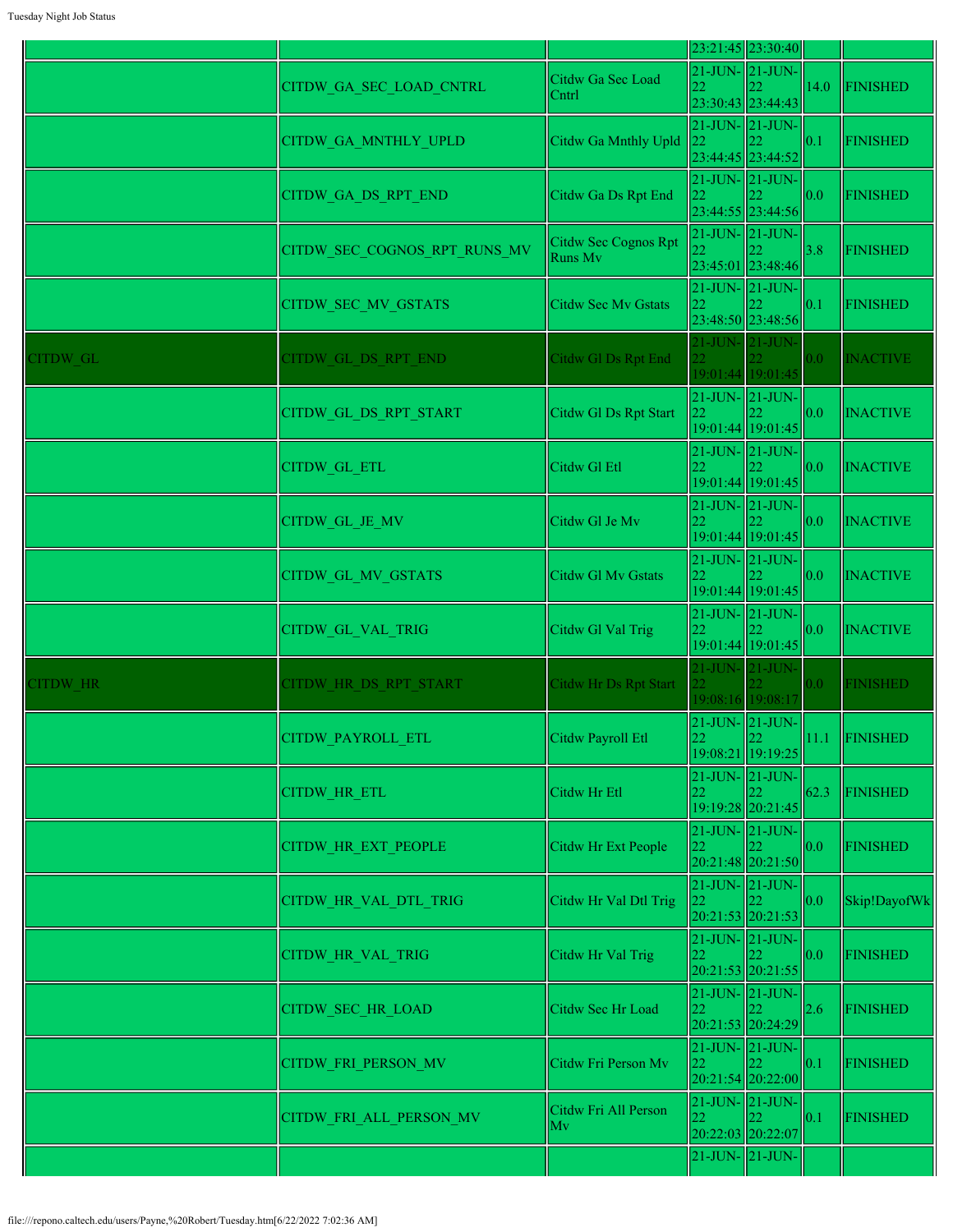|             | CITDW_FRI_COMP_SUM          | Citdw Fri Comp Sum           | 22                      | 22<br>20:22:10 20:29:42                                  | 7.5              | <b>FINISHED</b> |
|-------------|-----------------------------|------------------------------|-------------------------|----------------------------------------------------------|------------------|-----------------|
|             | CITDW_FRI_MV_GSTATS         | Citdw Fri Mv Gstats          | 22                      | $21$ -JUN- $21$ -JUN-<br>20:22:10 20:22:11               | 0.0              | <b>FINISHED</b> |
|             | CITDW_HR_EXT_PEOPLE         | Citdw Hr Ext People          | 22                      | $21$ -JUN- $\vert$ 21-JUN-<br>20:22:12 20:22:15          | 0.1              | <b>FINISHED</b> |
|             | <b>CITDW SEC LDAP USERS</b> | Citdw Sec Ldap Users         | 22                      | $21$ -JUN- $ 21$ -JUN- $ $<br>20:24:32 20:24:40          | 0.1              | FINISHED        |
|             | CITDW_SEC_COG_ROLES         | Citdw Sec Cog Roles          | 22                      | $21$ -JUN- $21$ -JUN-<br>20:24:43 20:24:47               | 0.1              | <b>FINISHED</b> |
|             | CITDW_HR_ALL_MV             | Citdw Hr All Mv              | 22                      | 22-JUN-22-JUN-<br>00:00:02 01:28:21                      | 88.3             | FINISHED        |
|             | <b>CITDW HR MV GSTATS</b>   | <b>Citdw Hr Mv Gstats</b>    | 22                      | 22-JUN-22-JUN-<br> 01:28:24 01:28:37                     | 0.2              | <b>FINISHED</b> |
|             | <b>CITDW HR DS RPT END</b>  | Citdw Hr Ds Rpt End          | 22<br>01:28:40 01:28:41 | $22$ -JUN- $\vert$ 22-JUN-                               | 0.0              | <b>FINISHED</b> |
| CITDW LD    | CITDW LD DS RPT START       | <b>Citdw Ld Ds Rpt Start</b> |                         | 21-JUN- 21-JUN-<br>20:21:49 20:21:50                     | 0.0              | <b>FINISHED</b> |
|             | <b>CITDW LD ETL</b>         | Citdw Ld Etl                 | 22                      | 21-JUN-21-JUN-<br>20:43:56 22:13:06                      | 89.2             | FINISHED        |
|             | CITDW LD SUM ETL            | Citdw Ld Sum Etl             | 22                      | $21$ -JUN- $21$ -JUN-<br>22:13:10 23:00:13               | 47.0             | FINISHED        |
|             | CITDW GA NIH SAL CAP MV     | Citdw GA NIH SAL<br>CAP      | 22                      | $21$ -JUN- $\vert 21$ -JUN- $\vert$<br>23:00:18 23:01:16 | 1.0              | <b>FINISHED</b> |
|             | CITDW_LD_ALL_MV             | Citdw Ld All Mv              | 22                      | $21$ -JUN- $\vert$ 21-JUN-<br>23:01:20 23:15:48          | 14.5             | FINISHED        |
|             | <b>CITDW LD MV GSTATS</b>   | Citdw Ld Mv Gstats           | 22                      | 21-JUN-  21-JUN- <br>23:15:51 23:16:09                   | 0.3              | FINISHED        |
|             | CITDW LD DS RPT END         | Citdw Ld Ds Rpt End          | 22                      | $21$ -JUN- $21$ -JUN-<br>$23:16:12$ 23:16:13             | 0.0              | <b>FINISHED</b> |
| CITDW P53   | <b>EOC FOR CITDW P53</b>    | Eoc For Citdw P53            | 22.                     | 21-JUN-21-JUN-<br>20:21:47 20:21:49                      | 0.0 <sub>1</sub> | <b>INACTIVE</b> |
| CITDW PO AP | CITDW GA CMN B ETL          | Citdw Ga Cmn B Etl           |                         | 21-JUN-21-JUN-<br>19:53:12 20:43:26                      | 50.2             | <b>FINISHED</b> |
|             | CITDW_PO_DS_RPT_START       | Citdw Po Ds Rpt Start        | 22                      | $21$ -JUN- $ 21$ -JUN- $ $<br>19:53:12 19:53:13          | 0.0              | <b>FINISHED</b> |
|             | CITDW_GA_AB_VAL_TRIG        | Citdw Ga Ab Val Trig         | 22                      | $21$ -JUN- $21$ -JUN-<br>20:43:29 20:53:31               | 10.0             | <b>FINISHED</b> |
|             | <b>CITDW DEL PTA</b>        | Citdw Del Pta                | 22                      | $21$ -JUN- $\vert 21$ -JUN- $\vert$<br>20:43:34 20:43:38 | 0.1              | FINISHED        |
|             | CITDW_PO_ETL                | Citdw Po Etl                 | 22                      | $21$ -JUN- $\vert 21$ -JUN-<br>20:43:41 22:56:40         |                  | 133.0 FINISHED  |
|             |                             |                              |                         |                                                          |                  |                 |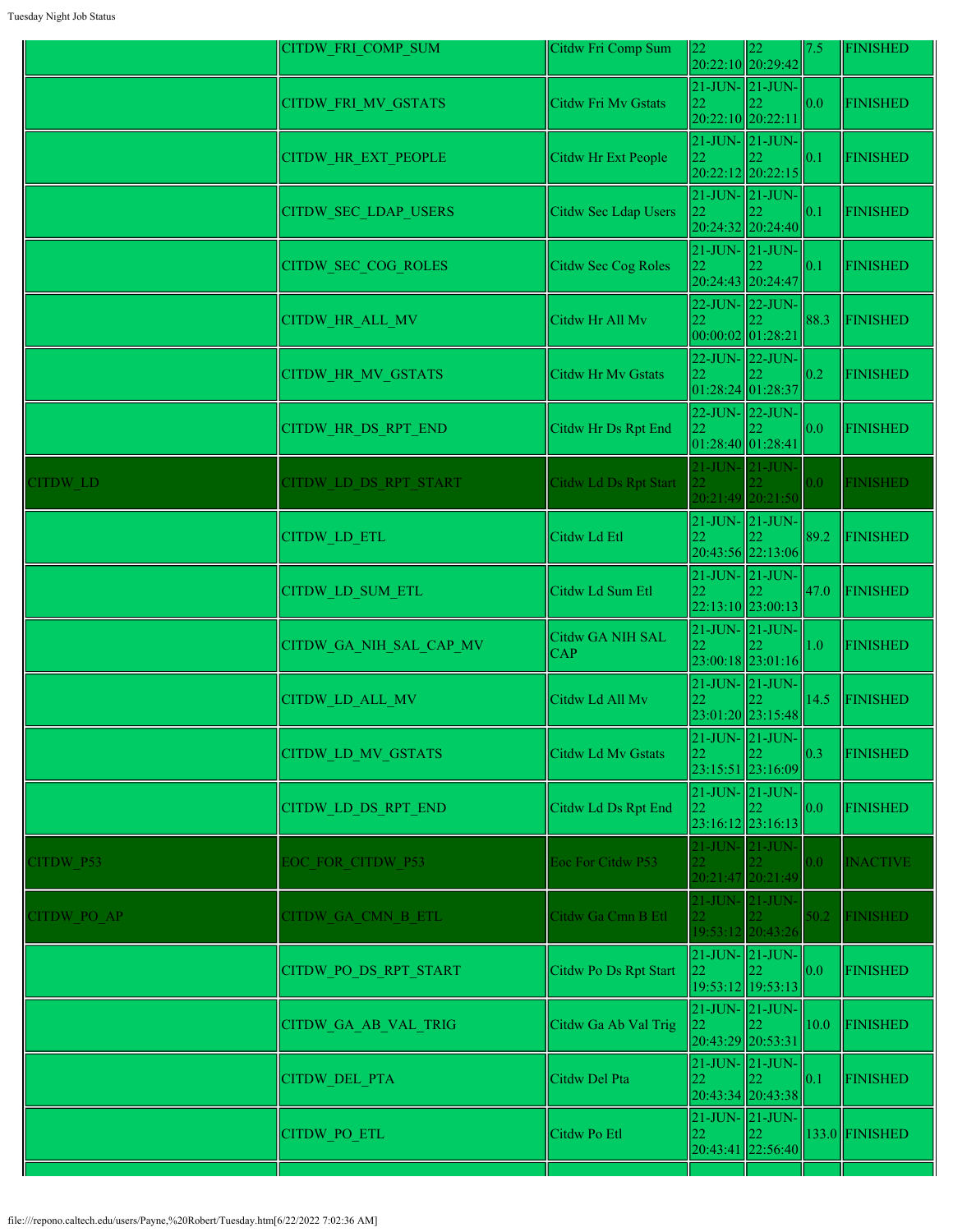|                            | CITDW_AP_DS_RPT_START     | Citdw Ap Ds Rpt Start                                           | 22                                 | $21$ -JUN- $21$ -JUN-<br>22:56:43 22:56:44                                  | 0.0  | <b>FINISHED</b> |
|----------------------------|---------------------------|-----------------------------------------------------------------|------------------------------------|-----------------------------------------------------------------------------|------|-----------------|
|                            | CITDW_PO_MV               | Citdw Po Mv                                                     | 22                                 | $21$ -JUN- $\vert$ 21-JUN-<br>22:56:44 22:58:21                             | 1.6  | FINISHED        |
|                            | CITDW_AP_ETL              | Citdw Ap Etl                                                    | 22                                 | $21$ -JUN- $21$ -JUN-<br>22:56:47 23:13:55                                  | 17.1 | FINISHED        |
|                            | CITDW PO MV GSTATS        | Citdw Po Mv Gstats                                              | 22                                 | $21$ -JUN- $\vert 21$ -JUN-<br>22:58:23 22:58:32                            | 0.2  | <b>FINISHED</b> |
|                            | CITDW_PO_VAL_TRIG         | Citdw Po Val Trig                                               | 22                                 | $21$ -JUN- $21$ -JUN-<br>22:58:35 22:58:37                                  | 0.0  | <b>FINISHED</b> |
|                            | CITDW_PO_DS_RPT_END       | Citdw Po Ds Rpt End                                             | $21$ -JUN- $21$ -JUN-<br>22        | 22:58:40 22:58:41                                                           | 0.0  | <b>FINISHED</b> |
|                            | CITDW AP INV_LIGO_MV      | Citdw Ap Inv Ligo Mv                                            | 22<br>23:13:58 23:19:21            | $21$ -JUN- $21$ -JUN-                                                       | 5.4  | FINISHED        |
|                            | CITDW AP INV_PO_MV        | Citdw Ap Inv Po Mv                                              | 22                                 | $21$ -JUN- $21$ -JUN-                                                       | 41.8 | FOUNDERR        |
|                            | CITDW AP INV PO MV        | Citdw Ap Inv Po Mv                                              | 22                                 | 23:13:58 23:55:48<br>22-JUN- 22-JUN-                                        | 0.0  | <b>DELETED</b>  |
|                            | CITDW AP DS RPT END       | Citdw Ap Ds Rpt End                                             | 22                                 | 00:10:16 00:10:16 <br>$22$ -JUN- $\vert$ 22-JUN-                            | 0.0  | <b>DELETED</b>  |
|                            | CITDW_AP_MV_GSTATS        | Citdw Ap Mv Gstats                                              | 22                                 | 00:10:17 00:10:17<br>$22$ -JUN- $\vert$ 22-JUN-                             | 0.0  | <b>DELETED</b>  |
|                            | CITDW_AP_TRVL_MV          | Citdw Ap Trvl Mv                                                | 22                                 | 00:10:17 00:10:17<br>22-JUN- 22-JUN-                                        | 0.0  | <b>DELETED</b>  |
|                            | <b>CITDW AP VAL TRIG</b>  | Citdw Ap Val Trig                                               | 22                                 | 00:10:17 00:10:17<br>22-JUN- 22-JUN-                                        | 0.0  | <b>DELETED</b>  |
|                            | CITDW AP DS RPT END       | Citdw Ap Ds Rpt End                                             | 22                                 | [00:10:17][00:10:17]<br>22-JUN- 22-JUN-                                     | 0.0  | <b>FINISHED</b> |
| CITGMS PTA DAILY           | CITGMS ALIAS DAILY UPDATE | CIT GMS PTA Daily<br>Checking                                   | $\mathcal{D}$                      | 00:13:22 00:13:23<br>22-JUN- 22-JUN-                                        | 8.9  | <b>FINISHED</b> |
| CITPY ACCRUALS RUN FRIDAYS | CHILD REQ SUMMARY         | summarize child<br>processes                                    | 21-JUN- 21-JUN-<br>22 <sup>2</sup> | 00:30:01 00:38:56                                                           | 0.5  | <b>FINISHED</b> |
|                            | CITHR KEY STAFF PKG       | <b>CITHR Retirement</b><br><b>Element Automation</b><br>Process | 22                                 | 19:13:09 19:13:39<br>$21$ -JUN- $\vert$ 21-JUN-<br>122<br>21:39:35 21:41:27 | 1.9  | <b>FINISHED</b> |
|                            | CHILD REQ SUMMARY         | summarize child<br>processes                                    | $\overline{22}$                    | $21$ -JUN- $\vert 21$ -JUN- $\vert$<br>21:40:55 21:41:25                    | 0.5  | <b>FINISHED</b> |
|                            | <b>CITHR ACCRUAL</b>      | <b>CITHR Weekly</b><br>Vacation and Sick                        |                                    |                                                                             |      | <b>NS</b>       |
|                            | <b>CITHR ACCRUALS</b>     | <b>CITHR Kronos Weekly</b><br>Leave Accr                        |                                    |                                                                             |      | <b>NS</b>       |
|                            | FRIDAY CITPY CAL WK TAL   | <b>CITPY Total Salary</b><br>Calculation                        |                                    |                                                                             |      | <b>NS</b>       |
| <b>CNTRL FIN ONE A</b>     | CITIC LOAD PERI           | 4m CITIC: Load<br>Peripheral Charges                            | 21-JUN- 21-JUN-<br>22 <sup>2</sup> |                                                                             | 2.3  | <b>FINISHED</b> |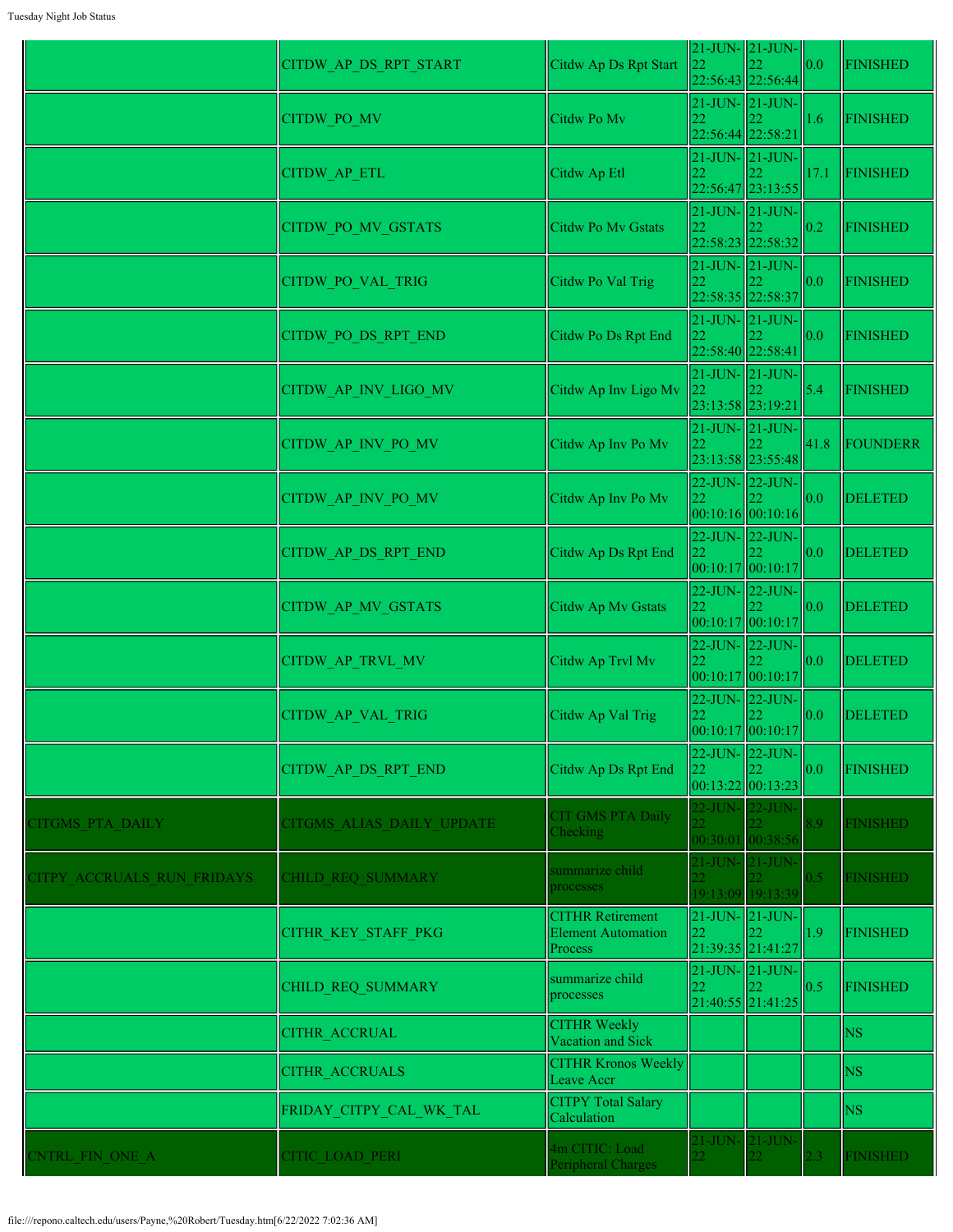|                                |                                                 | 19:07:00                                         | 19:09:18                                   |      |                 |
|--------------------------------|-------------------------------------------------|--------------------------------------------------|--------------------------------------------|------|-----------------|
| CITIC_PPLANT_INTERFACE         | CITIC: Physical Plant<br>IC Inter               | $21$ -JUN- $21$ -JUN-<br>19:09:20 19:39:41       |                                            | 30.4 | <b>ABORTED</b>  |
| <b>CITIC VALID PERI</b>        | <b>CITIC:</b> Validate<br>Peripheral Cha        | $21$ -JUN- $21$ -JUN-                            | 19:39:43 19:40:32                          | 0.8  | <b>FINISHED</b> |
| <b>CITPRK SBS PRC</b>          | <b>CITPRK Parking Fees</b><br><b>IC</b> Extract |                                                  | $21$ -JUN- $21$ -JUN-<br>19:39:43 19:39:43 | 0.0  | Skip!RunCal     |
| <b>SBS INTERFACE GL OGM</b>    | SBS interface to GL<br>and OGM                  | $21$ -JUN- $21$ -JUN-<br>22<br>19:40:34 19:42:31 |                                            | 2.0  | <b>FINISHED</b> |
| CITIC_INSERT_TO_PA_TRX_INT     | <b>CITIC:</b> Insert to PA<br>Transactio        | $21$ -JUN- $21$ -JUN-<br>22                      | 19:42:33 19:42:49                          | 0.3  | <b>FINISHED</b> |
| <b>CITIC MAIL</b>              | <b>CITIC Mail Batch</b><br>Report               | $21$ -JUN- $21$ -JUN-<br>22                      | 19:42:52 19:43:14                          | 0.4  | <b>FINISHED</b> |
| <b>CITIC CARD TRANSACTIONS</b> | <b>CITIC Campus Card</b><br>Transactions        | $21$ -JUN- $21$ -JUN-                            | 19:43:16 19:45:34                          | 2.3  | <b>FINISHED</b> |
| CITIC_MONDAY_REPORTS           | <b>Internal Charges</b><br>Reports              | $21$ -JUN- $21$ -JUN-<br>22<br>19:43:16 19:43:21 |                                            | 0.1  | <b>FINISHED</b> |
| <b>CITAR OGM INTERFACE</b>     | Interface POETA from<br>AR to OGM               | $21$ -JUN- $21$ -JUN-<br>22                      | 19:45:37 19:45:48                          | 0.2  | <b>FINISHED</b> |
| CITMGS RESET PATRX INT STAT    | <b>CIT</b> Reset Interface<br>Status fro        | $21$ -JUN- $21$ -JUN-<br>22                      | 19:45:50 19:46:13                          | 0.4  | <b>FINISHED</b> |
| PAXTRTRX AR RECEIPTS           | <b>PRC: Transaction</b><br>Import               |                                                  | $21$ -JUN- $21$ -JUN-<br>19:46:15 19:46:20 | 0.1  | <b>FINISHED</b> |
| PAXTRTRX CAMPUS CARD           | <b>PRC: Transaction</b><br>Import               | $21$ -JUN- $21$ -JUN-<br>22                      | 19:46:22 19:46:29                          | 0.1  | <b>FINISHED</b> |
| PAXTRTRX DINING SERVICES       | <b>PRC: Transaction</b><br>Import               | 21-JUN- 21-JUN-<br>22                            | $ 22\rangle$<br>19:46:31 19:46:35          | 0.1  | <b>FINISHED</b> |
| PAXTRTRX GRAD TUITION          | <b>PRC: Transaction</b><br>Import               | $21$ -JUN- $21$ -JUN-<br>22                      | 19:46:38 19:46:42                          | 0.1  | <b>FINISHED</b> |
| PAXTRTRX TELECOMMUNICATIONS    | <b>PRC: Transaction</b><br>Import               | 22<br>19:46:44 19:46:53                          | $21$ -JUN- $\vert$ 21-JUN-                 | 0.2  | <b>FINISHED</b> |
| PAXTRTRX LIBRARY               | <b>PRC: Transaction</b><br>Import               | $21$ -JUN- $21$ -JUN-<br>22                      | 19:46:55 19:46:58                          | 0.1  | <b>FINISHED</b> |
| PAXTRTRX GYM                   | <b>PRC: Transaction</b><br>Import               | $21$ -JUN- $21$ -JUN-<br>22                      | 19:47:00 19:47:06                          | 0.1  | <b>FINISHED</b> |
| PAXTRTRX WEB IC                | <b>PRC: Transaction</b><br>Import               | $21$ -JUN- $21$ -JUN-<br>22                      | 19:47:09 19:47:17                          | 0.1  | <b>FINISHED</b> |
| PAXTRTRX WIC BATCH             | <b>PRC: Transaction</b><br>Import               | 22<br>19:47:19 19:47:22                          | $21$ -JUN- $21$ -JUN-                      | 0.1  | <b>FINISHED</b> |
| PAXTRTRX BOOKSTORE             | <b>PRC: Transaction</b><br>Import               | $21$ -JUN- $21$ -JUN-<br>22                      | 19:47:24 19:47:28                          | 0.1  | <b>FINISHED</b> |
|                                | <b>PRC: Transaction</b>                         | $21$ -JUN- $21$ -JUN-                            |                                            |      |                 |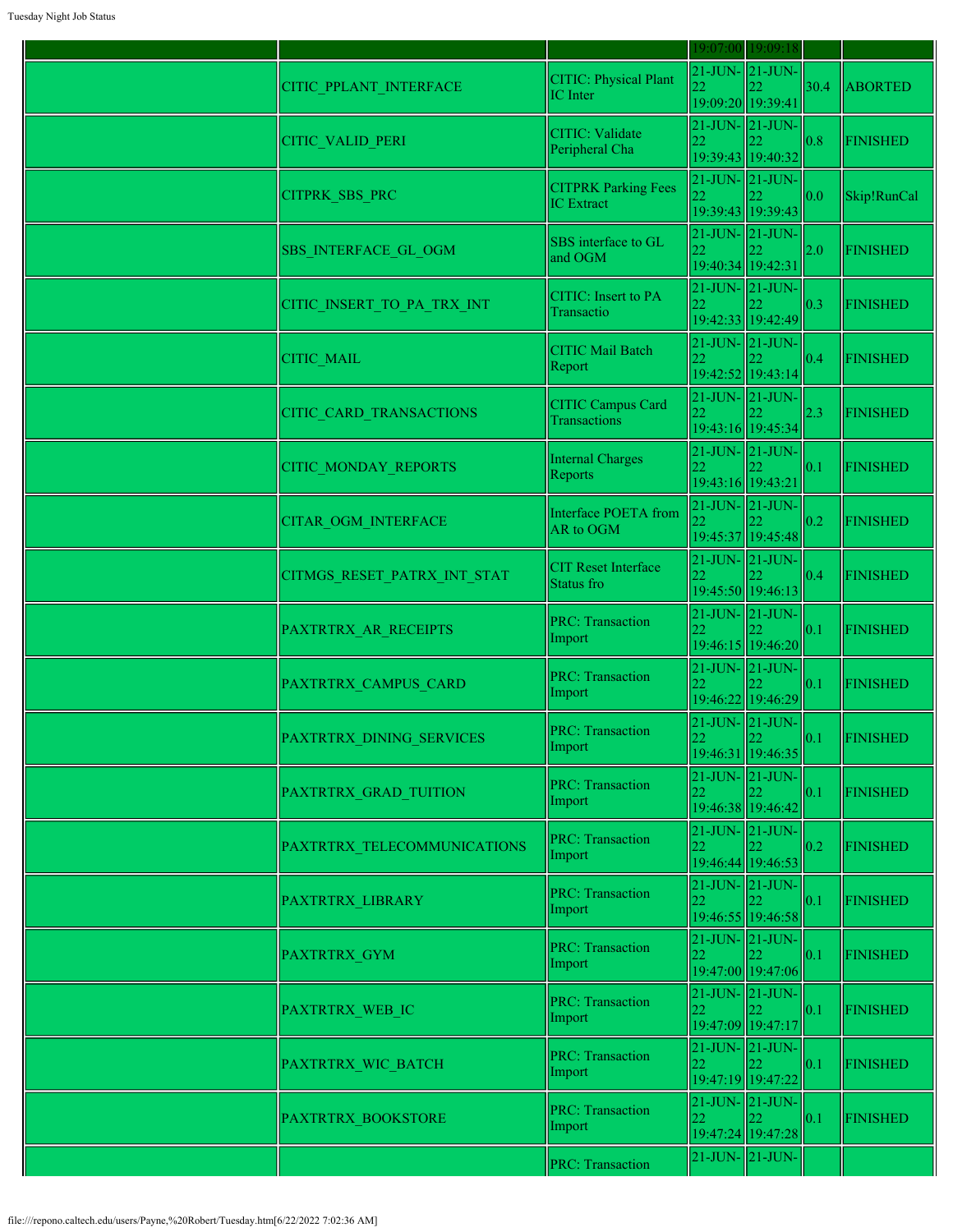| PAXTRTRX BENEFIT BILLING  | Import                            |                                            | 22<br>19:47:30 19:47:34                          | 0.1 | <b>FINISHED</b> |
|---------------------------|-----------------------------------|--------------------------------------------|--------------------------------------------------|-----|-----------------|
| PAXTRTRX_POST_OFFICE      | <b>PRC: Transaction</b><br>Import | 21-JUN-21-JUN-<br>22                       | 19:47:37 19:47:39                                | 0.0 | <b>FINISHED</b> |
| PAXTRTRX_PHYS_PLANT       | <b>PRC: Transaction</b><br>Import | $21$ -JUN- $21$ -JUN-<br>22                | 19:47:42 19:48:04                                | 0.4 | <b>FINISHED</b> |
| <b>PAXTRTRX WIRED</b>     | <b>PRC: Transaction</b><br>Import | 22                                         | $21$ -JUN- $\vert$ 21-JUN-<br>19:48:07 19:48:10  | 0.1 | <b>FINISHED</b> |
| PAXTRTRX_INFO_TECH_SVCS   | <b>PRC: Transaction</b><br>Import | 22                                         | $21$ -JUN- $21$ -JUN-<br>19:48:13 19:48:17       | 0.1 | <b>FINISHED</b> |
| PAXTRTRX_ATH              | <b>PRC: Transaction</b><br>Import | 21-JUN- 21-JUN-<br>22<br>19:48:19 19:48:22 |                                                  | 0.1 | <b>FINISHED</b> |
| <b>PAXTRTRX TMT</b>       | <b>PRC: Transaction</b><br>Import | 22<br>19:48:24 19:48:27                    | $21$ -JUN- $21$ -JUN-                            | 0.1 | <b>FINISHED</b> |
| PAXTRTRX_BECKMAN          | <b>PRC: Transaction</b><br>Import | 22                                         | $21$ -JUN- $\vert$ 21-JUN-<br>19:48:29 19:48:33  | 0.1 | <b>FINISHED</b> |
| PAXTRTRX_SBS              | <b>PRC: Transaction</b><br>Import | $21$ -JUN- $21$ -JUN-<br>22                | 19:48:36 19:48:45                                | 0.2 | <b>FINISHED</b> |
| PAXTRTRX CLAS             | <b>PRC: Transaction</b><br>Import | 22                                         | 21-JUN-21-JUN-<br>19:48:47 19:48:50              | 0.1 | <b>FINISHED</b> |
| PAXTRTRX IMSS ACS         | <b>PRC: Transaction</b><br>Import | $21$ -JUN- $21$ -JUN-                      | 19:48:52 19:48:55                                | 0.1 | <b>FINISHED</b> |
| PAXTRTRX BUSINESS FINANCE | <b>PRC: Transaction</b><br>Import | 21-JUN- 21-JUN-<br>22                      | 19:48:57 19:49:00                                | 0.1 | <b>FINISHED</b> |
| PAXTRTRX_BUSINESS_ACCTG   | <b>PRC: Transaction</b><br>Import |                                            | $21$ -JUN- $21$ -JUN-<br>19:49:02 19:49:05       | 0.1 | <b>FINISHED</b> |
| PAXTRTRX KNICB BILLING    | <b>PRC: Transaction</b><br>Import | 22                                         | $21$ -JUN- $ 21$ -JUN-<br>19:49:08 19:49:12      | 0.1 | <b>FINISHED</b> |
| PAXTRTRX PARK PR DED      | <b>PRC: Transaction</b><br>Import | 21-JUN- 21-JUN-<br>22.                     | 19:49:14 19:49:17                                | 0.1 | <b>FINISHED</b> |
| PAXTRTRX USAGE CONTROLLER | <b>PRC: Transaction</b><br>Import |                                            | $21$ -JUN- $21$ -JUN-<br>19:49:19 19:49:22       | 0.1 | <b>FINISHED</b> |
| PAXTRTRX USAGE PAA        | <b>PRC: Transaction</b><br>Import | 21-JUN- 21-JUN-<br>22                      | 19:49:24 19:49:27                                | 0.1 | <b>FINISHED</b> |
| PAXTRTRX_ATHLETICS_CQP    | <b>PRC: Transaction</b><br>Import | 22                                         | $21$ -JUN- $21$ -JUN-<br>19:49:29 19:49:32       | 0.1 | <b>FINISHED</b> |
| PAXTRTRX_CHEM_ADMIN       | <b>PRC: Transaction</b><br>Import | $21$ -JUN- $21$ -JUN-<br>22                | 19:49:34 19:49:37                                | 0.1 | <b>FINISHED</b> |
| CHECK FOR LDM CHAIN       | <b>Test Module</b>                | 22                                         | $21$ -JUN- $\vert 21$ -JUN-<br>19:49:39 19:49:45 | 0.1 | <b>FINISHED</b> |
| FIN CITICERR REPORTS      | Citicerr reports                  | 22                                         | $21$ -JUN- $21$ -JUN-<br>19:49:39 19:50:48       | 1.2 | <b>FINISHED</b> |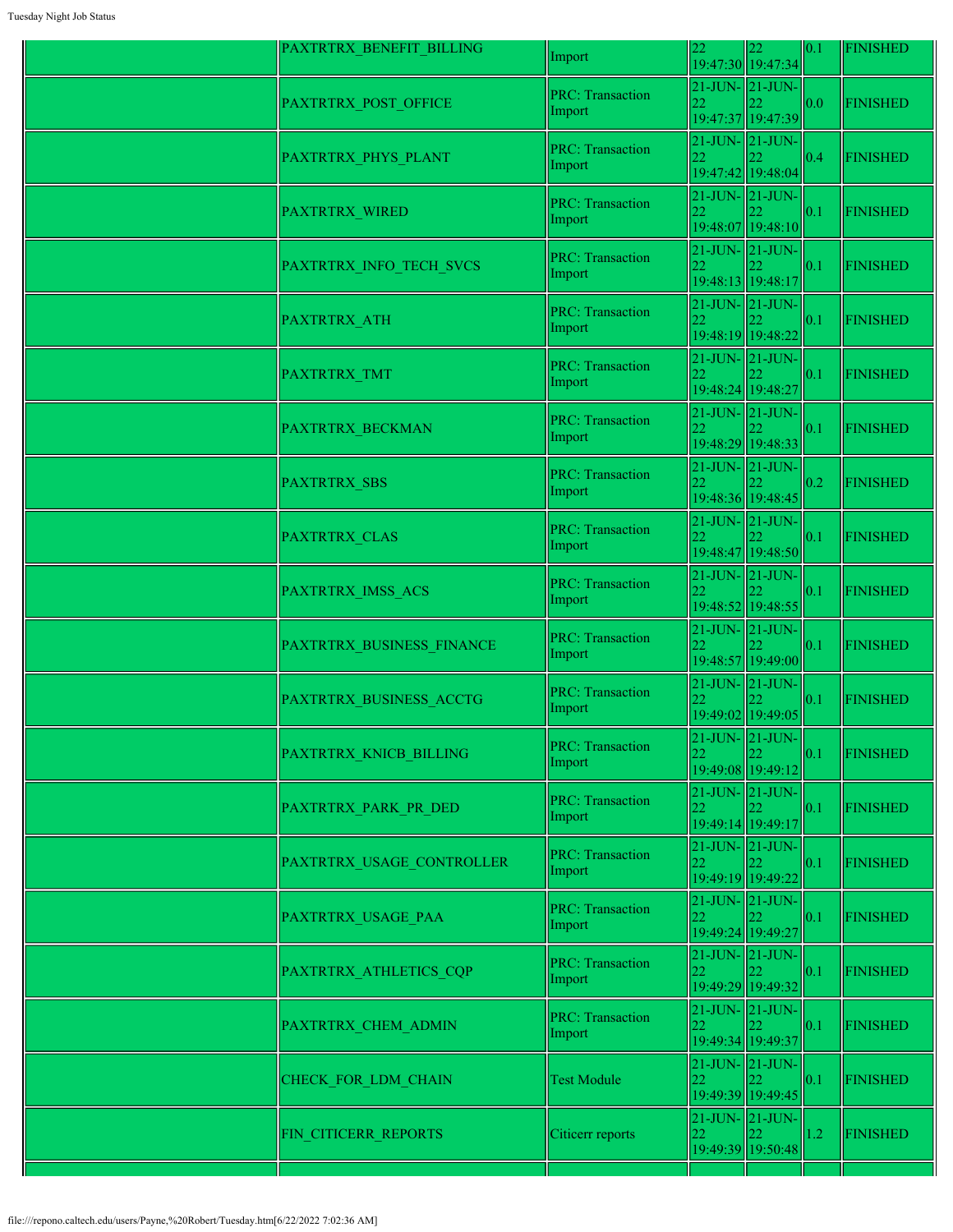|                 | <b>GMSFCUSR</b>              | GMS: Costing and<br>Funds Check o                                                                      | 22                                         | $21$ -JUN- $\vert$ 21-JUN-<br>22<br>19:49:47 19:52:06                                               | 2.3           | <b>FINISHED</b> |
|-----------------|------------------------------|--------------------------------------------------------------------------------------------------------|--------------------------------------------|-----------------------------------------------------------------------------------------------------|---------------|-----------------|
|                 | FIN1A CHILD REQ SUMMARY      | summarize child<br>processes                                                                           | 22                                         | $21$ -JUN- $\vert$ 21-JUN-<br>19:52:09 19:52:39                                                     | 0.5           | <b>FINISHED</b> |
| CNTRL FIN ONE B | <b>CITPOPOI</b>              | <b>CITPO SciOuest</b><br><b>Purchase Order</b>                                                         |                                            | 21-JUN- 21-JUN-<br>17:15:02 17:20:29                                                                | 5.5           | <b>FINISHED</b> |
|                 | <b>CITPOPOI</b>              | <b>CITPO SciQuest</b><br><b>Purchase Order</b>                                                         | 22                                         | $21$ -JUN- $\vert$ 21-JUN-<br>18:16:01 18:19:23                                                     | 3.4           | <b>FINISHED</b> |
|                 | CITFA ASSET DETAIL REPORT    | Request Chain<br><b>CITFA ASSET DETA</b>                                                               | 21-JUN- 21-JUN-<br>$ 22\rangle$            | 19:06:59 19:07:05                                                                                   | 0.1           | <b>FINISHED</b> |
|                 | CITAP CT INVOICE LINE INSERT | <b>CITAP CT Invoice</b><br>Line Insert                                                                 | 22                                         | $21$ -JUN- $\vert$ 21-JUN-<br>19:07:07 19:07:15                                                     | $ 0.1\rangle$ | <b>FINISHED</b> |
|                 | CITAP CT INVOICE IMPORT      | <b>CITAP Cost Transfer</b><br>Invoice Interface                                                        | $21$ -JUN- $21$ -JUN-<br>22                | 19:07:17 19:09:49                                                                                   | 2.5           | <b>FINISHED</b> |
|                 | CITAP CT POST INTERFACE UPD  | <b>CITAP Cost Transfer</b><br>Post-interface Update                                                    | 22                                         | $21$ -JUN- $21$ -JUN-<br>19:09:51 19:11:01                                                          | 1.2           | <b>FINISHED</b> |
|                 | <b>CITPOPOI</b>              | <b>CITPO SciQuest</b><br>Purchase Order                                                                | 22                                         | $21$ -JUN- $\vert$ 21-JUN-<br>19:11:03 19:14:39                                                     | 3.6           | <b>FINISHED</b> |
|                 | <b>XLAACCPB</b>              | <b>Create Accounting</b>                                                                               | $21$ -JUN- $21$ -JUN-<br>22                | 19:11:03 19:12:20                                                                                   | 1.3           | <b>FINISHED</b> |
|                 | <b>APPRVL</b>                | Payables Approval                                                                                      | 22                                         | $21$ -JUN- $21$ -JUN-<br>19:14:41 19:34:15                                                          | 19.6          | <b>FINISHED</b> |
|                 | <b>XLAACCPB</b>              | <b>Create Accounting</b>                                                                               |                                            | $21$ -JUN- $\vert$ 21-JUN-<br>19:34:18 19:37:42                                                     | 3.4           | <b>FINISHED</b> |
|                 | <b>XLAGLTRN PAYABLES</b>     | Transfer Journal<br>Entries to GL                                                                      |                                            | $21$ -JUN- $\vert$ 21-JUN-<br>$\begin{array}{ c c }\n 22 & 22 \\ 19:37:44 & 19:38:59\n \end{array}$ | $\vert$ 1.3   | <b>FINISHED</b> |
|                 | <b>XLAGLTRN PURCHASING</b>   | <b>Transfer Journal</b><br>Entries to GL                                                               | 22                                         | $21$ -JUN- $21$ -JUN-<br>19:39:22 19:39:49                                                          | 0.5           | <b>FINISHED</b> |
|                 | CITAP TAA FLAG UPDATE PRC    | <b>CITAP Update "Track</b><br>As Asset" Flag for<br>Eligible Invoice<br><b>Distributions and Lines</b> | 22                                         | $21$ -JUN- $21$ -JUN-<br>19:40:20 19:40:45                                                          | 0.4           | <b>FINISHED</b> |
|                 | <b>CITAP FIX EXPND DATE</b>  | <b>CITAP</b> Fix Future<br>Expenditure D                                                               | $21$ -JUN- $21$ -JUN-<br>22                | 19:40:47 19:42:01                                                                                   | 1.2           | <b>FINISHED</b> |
|                 | <b>CITGMS ADL AWARD FIX</b>  | <b>CITGMS Run ADL</b><br><b>Toolkit for Missing</b><br>Award Info                                      | 22                                         | $21$ -JUN- $\vert$ 21-JUN-<br>19:42:04 19:42:06                                                     | 0.0           | <b>FINISHED</b> |
|                 | <b>PAAPIMP SI</b>            | PRC: Interface Supplier<br>Costs                                                                       |                                            | $21$ -JUN- $\vert$ 21-JUN-<br>19:42:08 19:44:39                                                     | 2.5           | <b>FINISHED</b> |
|                 | CITGMS CT SET FLAG REPORT    | <b>CITGMS</b> Cost Transfer<br><b>Set Flag Report</b>                                                  |                                            | $21$ -JUN- $21$ -JUN-<br>19:44:57 19:45:07                                                          | 0.2           | <b>FINISHED</b> |
|                 | CITGMS INV COST XFR REP      | <b>CIT-RPT</b> Supplier<br><b>Invoice Cost Transfer</b><br>Rpt                                         | 21-JUN- 21-JUN-<br>22<br>19:45:10 19:45:21 |                                                                                                     | 0.2           | <b>FINISHED</b> |
|                 | FNDRSSUB234                  | <b>Mass Additions Create</b>                                                                           | $21$ -JUN- $21$ -JUN-<br>22                | 22                                                                                                  | 1.4           | <b>FINISHED</b> |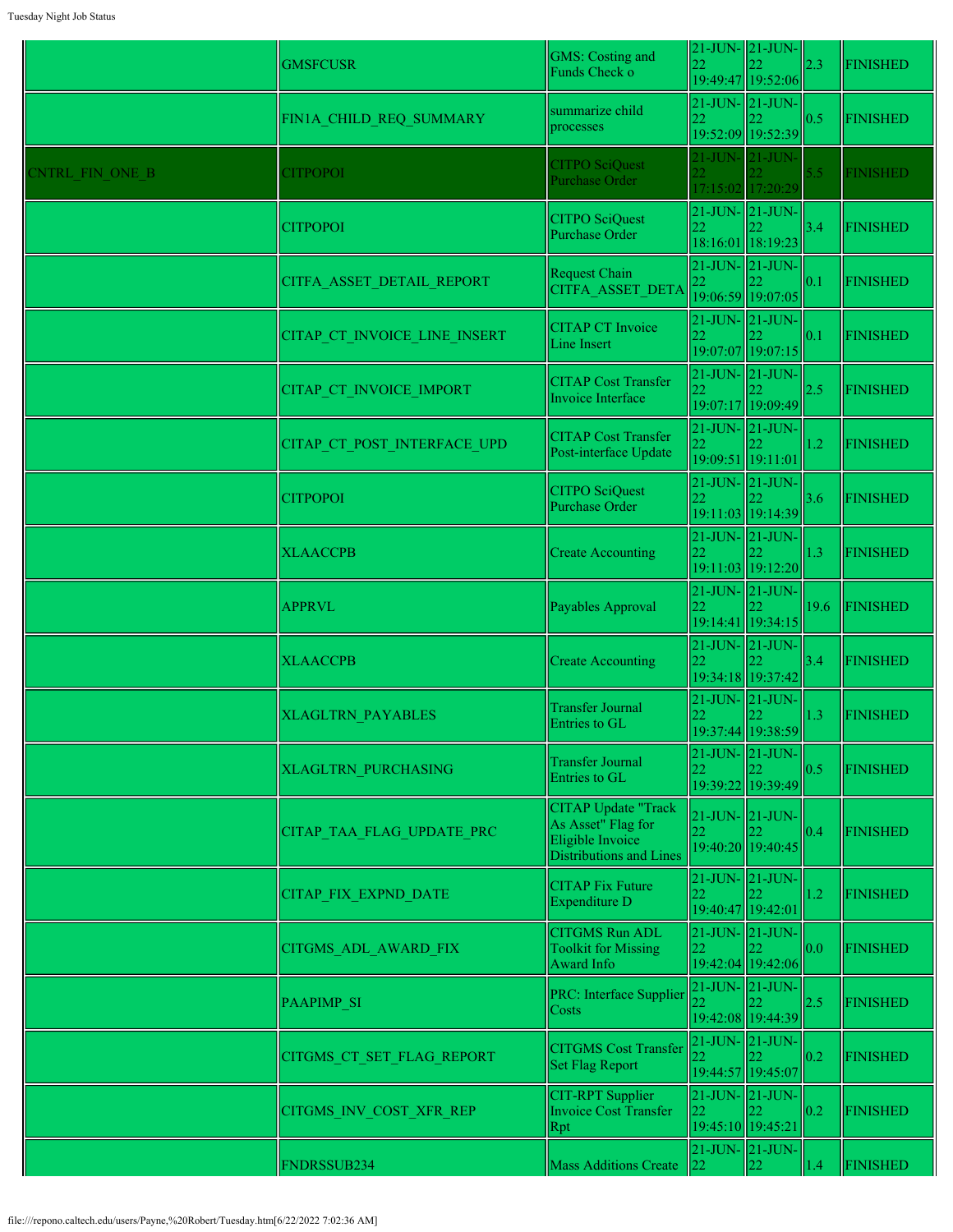|                 |                              |                                                                            |                                                       | 19:45:23 19:46:45                                               |               |                 |
|-----------------|------------------------------|----------------------------------------------------------------------------|-------------------------------------------------------|-----------------------------------------------------------------|---------------|-----------------|
|                 | CITFA APMACR REJ             | <b>CITFA-AP</b> Invoice<br>Lines Rejected by<br><b>APMACR</b>              | 22                                                    | $21$ -JUN- $21$ -JUN-<br>19:46:47 19:48:15                      | 1.5           | <b>FINISHED</b> |
|                 | <b>FNDRSSUB46</b>            | <b>Post Mass Additions</b>                                                 | 22<br>19:46:47 19:47:03                               | $21$ -JUN- $21$ -JUN-                                           | 0.3           | <b>FINISHED</b> |
|                 | <b>CITFA INV UPLOAD</b>      | <b>CITFA Asset Inventory</b><br><b>Upload P</b>                            | $21$ -JUN- $\vert$ 21-JUN-<br>19:47:06 19:47:17       |                                                                 | 0.2           | <b>FINISHED</b> |
|                 | CITFA ASSET INV POPULATE     | <b>CIT FA Asset Invoices</b><br>Populate                                   | 22                                                    | $21$ -JUN- $21$ -JUN-<br>19:47:19 19:47:23                      | 0.1           | <b>FINISHED</b> |
|                 | <b>PAXCPGAL</b>              | <b>PRC: Generate Asset</b><br>Lines for                                    | $21$ -JUN- $21$ -JUN-<br>22                           | 19:47:25 19:51:53                                               | 4.5           | <b>FINISHED</b> |
|                 | <b>PAXCPCAL</b>              | <b>PRC: Interface Assets</b><br>to Oracl                                   | $21$ -JUN- $21$ -JUN-<br>22                           | 19:51:55 19:52:00                                               | 0.1           | <b>FINISHED</b> |
|                 | CIT FA MAS ADDITION POPULATE | <b>CIT FA Mass</b><br><b>Additions Populate</b>                            | $21$ -JUN- $21$ -JUN-<br>22                           | 19:52:02 19:52:08                                               | 0.1           | <b>FINISHED</b> |
|                 | CITAP REMIT EMAIL FOR AP     | <b>CITAP Add</b><br>Disbursement Email<br><b>Address to Remit</b><br>Email |                                                       | $21$ -JUN- $21$ -JUN-<br>19:52:15 19:52:18                      | 0.1           | <b>FINISHED</b> |
|                 | FIN1B_CHILD_REQ_SUMMARY      | summarize child<br>processes                                               | 22                                                    | $21$ -JUN- $21$ -JUN-<br>19:52:20 19:52:50                      | 0.5           | <b>FINISHED</b> |
|                 | <b>XLAACCPB</b>              | <b>Create Accounting</b>                                                   | 22                                                    | 22-JUN- 22-JUN-<br>06:47:30 06:47:30                            | 0.0           | Skip!Active     |
| CNTRL FIN ONE C | CITAR JPMORGAN REMITTANCE    | Citar Jpmorgan<br>Remittance                                               | 21-JUN- 21-JUN-                                       | 19:06:59 19:08:27                                               | $1.5^{\circ}$ | <b>FINISHED</b> |
|                 | <b>GMSTAR</b>                | <b>GMS</b> : Interface<br>Invoices to Rec                                  | 22<br>19:07:00 19:07:33                               | $21$ -JUN- $21$ -JUN-                                           | 0.5           | <b>FINISHED</b> |
|                 | <b>RAXMTR</b>                | Autoinvoice Master<br>Program                                              | 22                                                    | $21$ -JUN- $\vert 21$ -JUN- $\vert$<br>22.<br>19:07:35 19:08:33 | 1.0           | <b>FINISHED</b> |
|                 | <b>PARTAR</b>                | <b>PRC: Tieback Invoices</b><br>from Rec                                   | $21$ -JUN- $21$ -JUN-<br>22                           | 19:08:35 19:08:53                                               | 0.3           | <b>FINISHED</b> |
|                 | <b>ARACCPB</b>               | Submit Accounting                                                          | $21$ -JUN- $\vert 21$ -JUN-<br>22                     | 19:08:55 19:11:02                                               | 2.1           | <b>FINISHED</b> |
|                 | <b>XLAGLTRN RECVBLS</b>      | <b>Transfer Journal</b><br>Entries to GL                                   | $21$ -JUN- $\vert$ 21-JUN-<br>22                      | 19:12:22 19:12:53                                               | 0.5           | <b>FINISHED</b> |
|                 | CITAR ON ACCOUNT FIX         | <b>CITAR Receipt On-</b><br><b>Account Balance Fix</b><br>Script           | $21$ -JUN- $\vert$ 21-JUN-<br>22<br>19:12:55 19:13:07 |                                                                 | 0.2           | <b>FINISHED</b> |
|                 | CHILD REQ SUMMARY            | summarize child<br>processes                                               | 22                                                    | $21$ -JUN- $\vert 21$ -JUN-<br>19:13:09 19:13:39                | 0.5           | <b>FINISHED</b> |
|                 | CHILD REQ SUMMARY            | summarize child<br>processes                                               | 22                                                    | $21$ -JUN- $\vert 21$ -JUN-<br>21:40:55 21:41:25                | 0.5           | <b>FINISHED</b> |
| CNTRL FIN THREE | <b>GMSFCSTR</b>              | GMS: Costing and<br><b>Funds Check o</b>                                   | 21-JUN-21-JUN-                                        | 19:07:02 19:07:35                                               | 0.5           | <b>FINISHED</b> |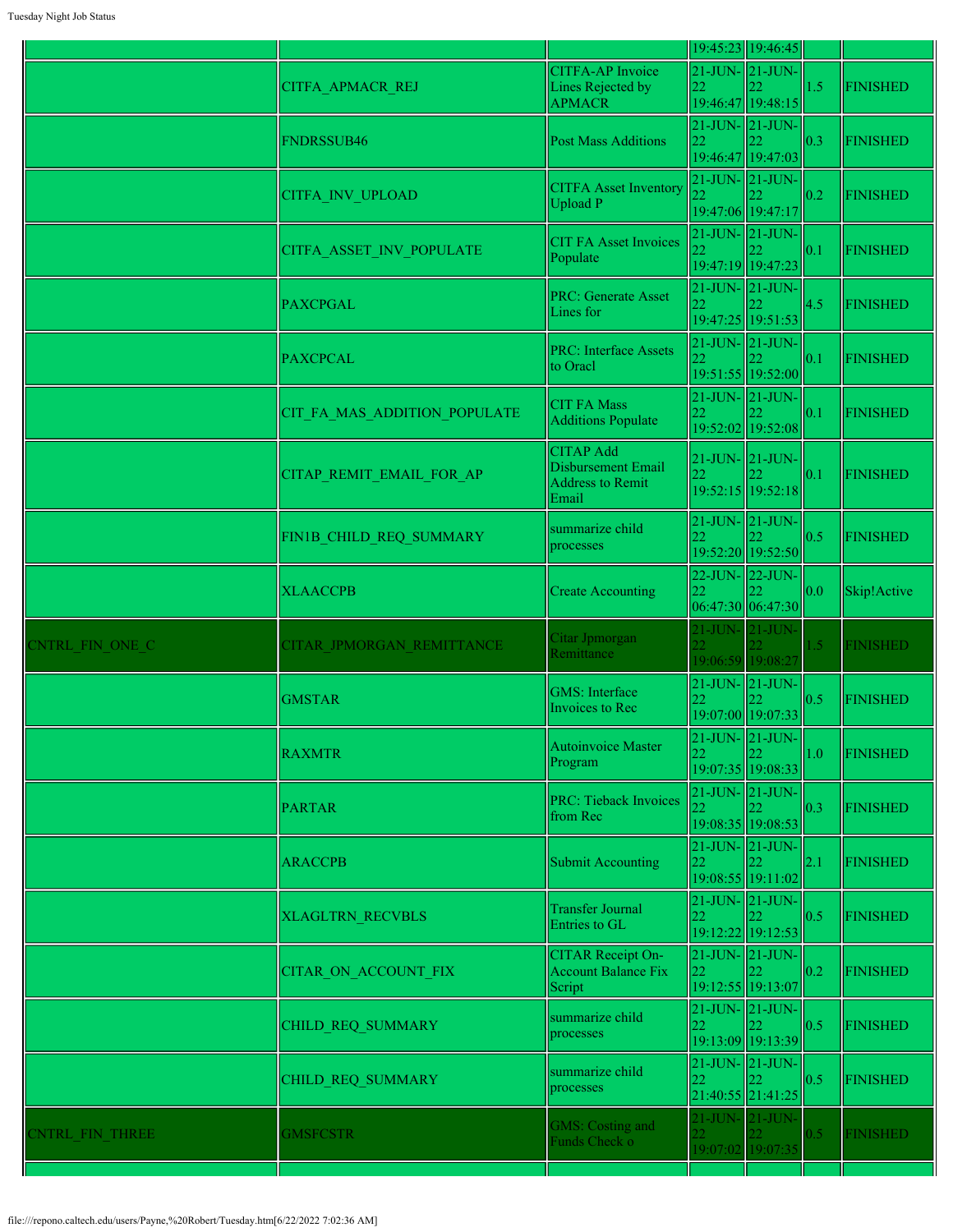| CHILD_REQ_SUMMARY             | summarize child<br>processes                          | 22                               | $21$ -JUN- $\vert$ 21-JUN-                               | $\vert 0.5 \vert$ | <b>FINISHED</b> |
|-------------------------------|-------------------------------------------------------|----------------------------------|----------------------------------------------------------|-------------------|-----------------|
|                               |                                                       |                                  | 19:13:09 19:13:39                                        |                   |                 |
| <b>PASDUC BURDEN</b>          | PRC: Create and<br>Distribute Bur                     | 22                               | $21$ -JUN- $\vert$ 21-JUN-<br>19:52:30 19:52:52          | 0.4               | <b>FINISHED</b> |
| <b>GMSRGDR_MASS</b>           | <b>GMS: Generate Draft</b><br>Revenue fo              | 22                               | $21$ -JUN- $21$ -JUN-                                    | 8.1               | <b>FINISHED</b> |
|                               |                                                       |                                  | 19:52:54 20:01:02                                        |                   |                 |
| <b>GMSTRGL</b>                | <b>GMS</b> : Interface<br><b>Revenue to Gene</b>      | 22                               | $21$ -JUN- $21$ -JUN-<br>20:01:04 20:01:27               | 0.4               | <b>FINISHED</b> |
| <b>PAGCAE</b>                 | <b>PRC: Generate Cost</b><br><b>Accounting Events</b> | 22                               | $21$ -JUN- $21$ -JUN-<br>20:01:30 20:02:04               | 0.6               | <b>FINISHED</b> |
| <b>PAXACCPB</b>               | <b>PRC: Create</b><br>Accounting                      | 22<br>20:02:06 20:04:01          | $21$ -JUN- $21$ -JUN-                                    | 1.9               | <b>FINISHED</b> |
| PAXGLTRN_GMS                  | <b>PRC: Transfer Journal</b><br>Entries to GL         | $21$ -JUN- $\vert$ 21-JUN-<br>22 | 20:04:17 20:05:40                                        | 1.4               | <b>FINISHED</b> |
| <b>GLLEZLSRS EXETER</b>       | <b>Gliezlsrs EXETER</b>                               | 22                               | $21$ -JUN- $21$ -JUN-<br>20:05:42 20:05:45               | 0.1               | <b>FINISHED</b> |
| <b>GLLEZLSRS BB</b>           | <b>Gllezlsrs BB</b>                                   | 22<br>20:06:18 20:06:21          | $21$ -JUN- $21$ -JUN-                                    | 0.1               | <b>FINISHED</b> |
| <b>GLLEZLSRS QUICKPAY</b>     | Gllezlsrs Quickpay                                    | 22                               | $21$ -JUN- $\vert$ 21-JUN-<br>20:06:48 20:06:49          | 0.0               | <b>FINISHED</b> |
| <b>GLPAUTOP</b>               | Program - Automatic<br>Posting                        | 22                               | $21$ -JUN- $21$ -JUN-<br>21:38:15 21:38:20               | 0.1               | <b>FINISHED</b> |
| CITGL REFRESH APEX BALANCES   | <b>CITGL Refresh Apex</b><br><b>GL Query Balances</b> | $ 22\rangle$                     | $21$ -JUN- $21$ -JUN-<br>21:38:56 21:43:29               | 4.6               | <b>FINISHED</b> |
| <b>GMSFCUAE</b>               | <b>GMS: Update Actual</b><br>and Encumbr              | 22                               | $21$ -JUN- $\vert$ 21-JUN-<br>21:38:56 21:39:56          | 1.0               | <b>FINISHED</b> |
| <b>PAXEXCPD</b>               | <b>EXC: Transaction</b><br><b>Exception Det</b>       | 22                               | $21$ -JUN- $ 21$ -JUN-<br>21:39:59 21:40:48              | 0.8               | <b>FINISHED</b> |
| CITGMS_REC_INV                | CIT-RPT Award and<br>Cash Collect                     | 22                               | $21$ -JUN- $\vert$ 21-JUN-<br>21:40:50 21:40:50          | 0.0               | Skip!DayofWk    |
| CITGMS RPT AWARD ANALYSIS CHN | Citgms Rpt Award<br>Analysis Chn                      | 22<br>21:40:50 21:40:53          | 21-JUN- 21-JUN-                                          | 0.1               | Skip!DayofWk    |
| <b>FNDGSCST</b>               | Gather Schema<br><b>Statistics</b>                    | 22                               | $21$ -JUN- $21$ -JUN-<br>21:40:50 21:40:50               | 0.0               | Skip!DayofWk    |
| HR FNDGTST                    | Gather HR Table<br><b>Statistics</b>                  | 22                               | $21$ -JUN- $\vert$ 21-JUN-<br>122<br>$21:40:50$ 21:40:50 | 0.0               | Skip!DayofWk    |
| UNBILLED_RECEIV_AND_EXPEND    | Wkly-Mthly Unbilled<br>Rec-Expend                     | 22                               | $21$ -JUN- $21$ -JUN-<br>122.<br>21:40:50 21:40:53       | 0.1               | Skip!DayofWk    |
| CHILD_REQ_SUMMARY             | summarize child<br>processes                          | 22                               | $21$ -JUN- $21$ -JUN-<br>$21:40:55$ 21:41:25             | 0.5               | <b>FINISHED</b> |
| <b>HR FNDGTST</b>             | Gather HR Table<br><b>Statistics</b>                  | 22                               | 22-JUN- 22-JUN-<br>22<br> 02:13:39 02:13:50              | 0.2               | <b>FINISHED</b> |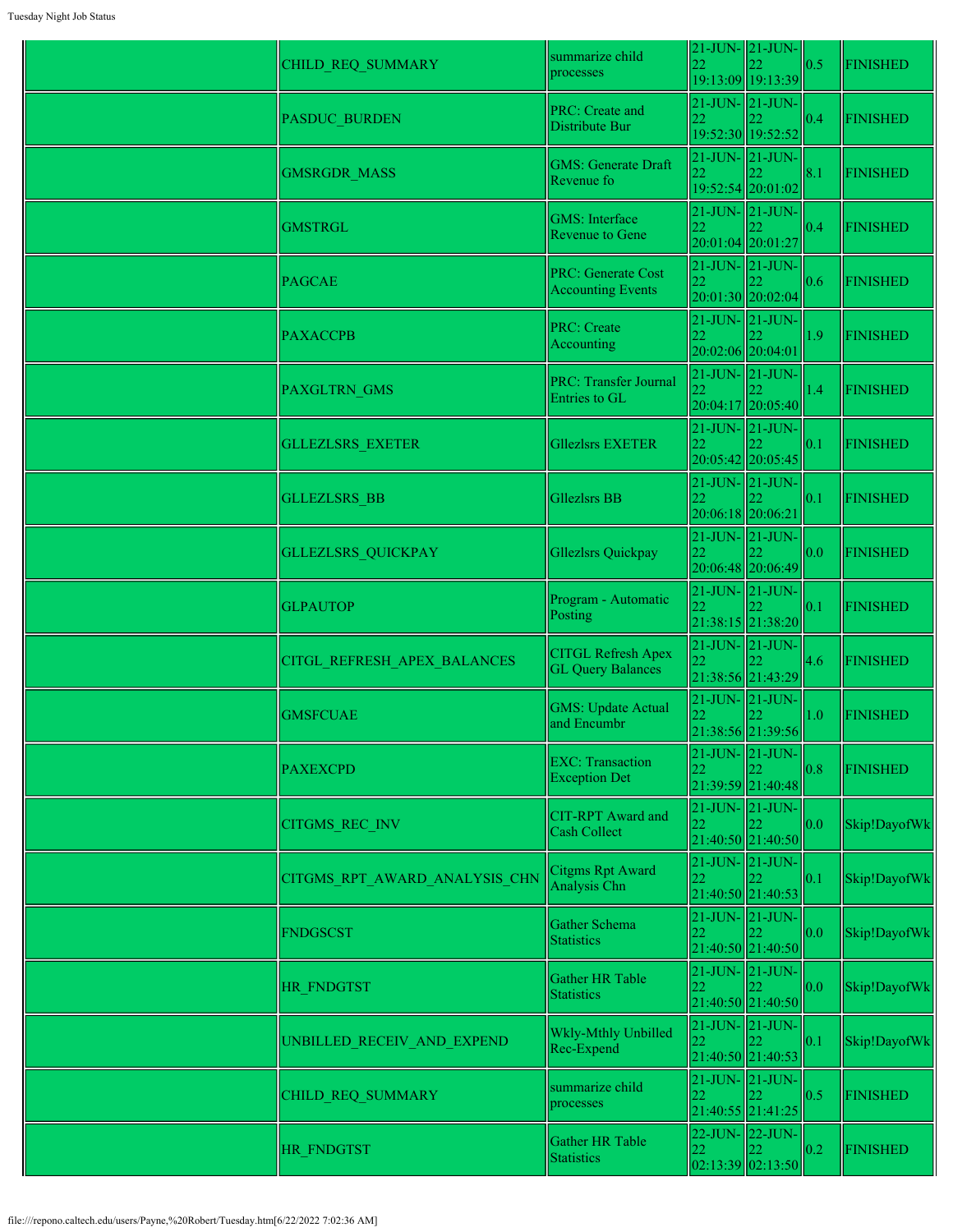| <b>CNTRL FIN TWO</b> | CITGL NEW PROJS CROSS VALID | <b>GL New Projs And</b><br><b>Cross Validat</b>           | $21$ -JUN-                                            | $21$ -JUN-<br>19:01:46 19:05:43 | 4.0  | <b>FINISHED</b> |
|----------------------|-----------------------------|-----------------------------------------------------------|-------------------------------------------------------|---------------------------------|------|-----------------|
|                      | ENSURE CNTL MANAGER UP      | <b>DCAA New Awards</b><br>and Projects                    | 21-JUN- 21-JUN-<br>22<br>19:01:46 19:01:51            |                                 | 0.1  | <b>FINISHED</b> |
|                      | <b>ARRXINVR</b>             | <b>Transaction Register</b>                               | $21$ -JUN- $\vert$ 21-JUN-<br>22<br>19:05:45 19:06:21 |                                 | 0.6  | <b>FINISHED</b> |
|                      | CITPO_PTA_INS               | <b>CITPO</b> Insert PTA<br>Records for W                  | $21$ -JUN- $\vert$ 21-JUN-<br>22                      | 19:06:24 19:06:39               | 0.2  | <b>FINISHED</b> |
|                      | CITGMS_FIX_EXPND_DATE       | <b>CITGMS Fix Future</b><br>Expenditure                   | $21$ -JUN- $\vert$ 21-JUN-<br>22                      | 19:06:41 19:06:50               | 0.2  | <b>FINISHED</b> |
|                      | FIN_TWO_CHAINRUNSUMMARY     | Summarizes runtimes                                       | $21$ -JUN- $21$ -JUN-<br>22                           | 19:06:52 19:06:52               | 0.0  | <b>FINISHED</b> |
| DAILY FINANCE MASTER | <b>FNDRSSUB1938</b>         | <b>CITHR GymFees</b><br><b>Extract and FTP for</b><br>OGM | $21$ -JUN-                                            | $21$ -JUN-<br>19:01:41 19:01:43 | 0.0  | Skip!RunCal     |
|                      | <b>CNTRL FIN TWO</b>        | <b>CNTRL FIN TWO</b>                                      | $21$ -JUN- $\vert$ 21-JUN-<br>22                      | 19:01:45 19:06:58               | 5.2  | <b>FINISHED</b> |
|                      | CNTRL FIN ONE A             | <b>CNTRL Fin ONE A</b>                                    | $21$ -JUN- $\vert$ 21-JUN-<br>22                      | 19:06:58 19:52:45               | 45.8 | <b>FINISHED</b> |
|                      | CNTRL_FIN_ONE_B             | <b>CNTRL Fin ONE B</b>                                    | $21$ -JUN- $21$ -JUN-<br>22                           | 19:06:58 19:52:56               | 46.0 | <b>FINISHED</b> |
|                      | CNTRL_FIN_ONE_C             | <b>CNTRL Fin ONE C</b>                                    | 21-JUN- 21-JUN-<br>22                                 | 19:06:58 19:13:45               | 6.8  | <b>FINISHED</b> |
|                      | CNTRL FIN THREE             | <b>CNTRL</b> Fin Three                                    | $21$ -JUN- $21$ -JUN-<br>22<br>19:06:58 21:43:31      |                                 |      | 156.6 FINISHED  |
| FIN CITICERR REPORTS | CITICERR DINING SERVICES    | <b>CITIC Error Report</b>                                 | $21$ -JUN- $21$ -JUN-                                 | 19:49:43 19:49:43               | 0.0  | Skip!DayofWk    |
|                      | <b>CITICERR LIBRARY</b>     | <b>CITIC Error Report</b>                                 | $21$ -JUN- $\vert$ 21-JUN-<br>22                      | 19:49:43 19:49:47               | 0.1  | <b>FINISHED</b> |
|                      | CITICERR TELECOMMUNICATION  | <b>CITIC Error Report</b>                                 | $21$ -JUN- $\vert$ 21-JUN-<br>22<br>19:49:49 19:49:53 |                                 | 0.1  | <b>FINISHED</b> |
|                      | CITICERR_WEB_IC             | <b>CITIC Error Report</b>                                 | $21$ -JUN- $21$ -JUN-<br>22                           | 19:49:55 19:49:59               | 0.1  | <b>FINISHED</b> |
|                      | CITICERR_PHYSICAL_PLANT     | <b>CITIC Error Report</b>                                 | $21$ -JUN- $21$ -JUN-<br>22                           | 19:50:01 19:50:03               | 0.0  | <b>FINISHED</b> |
|                      | CITICERR_INFO_TECH_SVCS     | <b>CITIC Error Report</b>                                 | 21-JUN- 21-JUN-<br>22                                 | 19:50:06 19:50:09               | 0.1  | <b>FINISHED</b> |
|                      | CITICERR_ATHENAEUM          | <b>CITIC Error Report</b>                                 | $21$ -JUN- $\vert$ 21-JUN-<br>22                      | 19:50:11 19:50:14               | 0.1  | <b>FINISHED</b> |
|                      | <b>CITICERR IMSS ACS</b>    | <b>CITIC Error Report</b>                                 | $21$ -JUN- $\vert 21$ -JUN-<br>22                     | 19:50:16 19:50:19               | 0.1  | <b>FINISHED</b> |
|                      | CITICERR_BUSINESS_FINANCE   | <b>CITIC Error Report</b>                                 | 21-JUN- 21-JUN-<br>22                                 | $ 22\rangle$                    | 0.1  | <b>FINISHED</b> |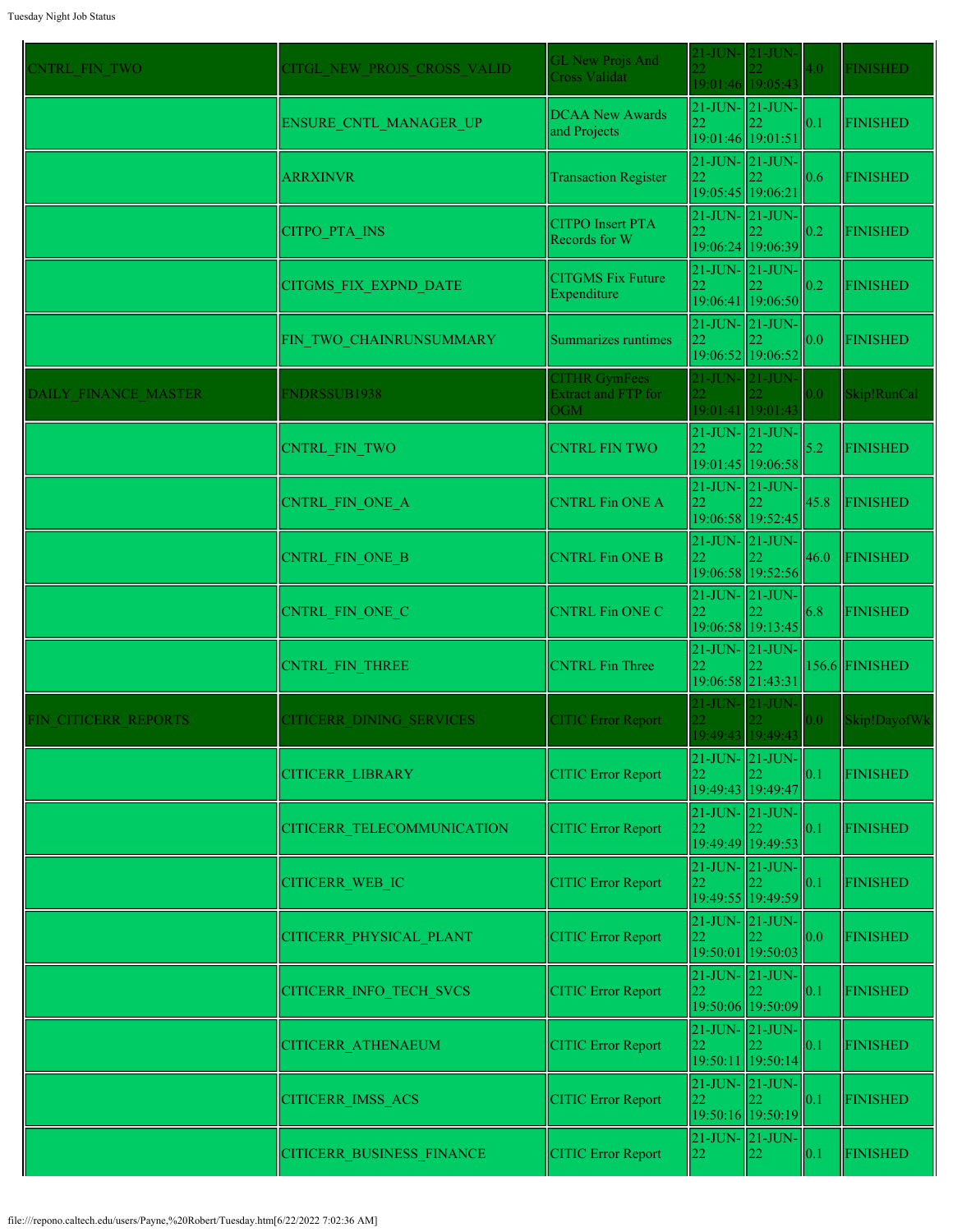|                       |                               |                                                                 |                           | 19:50:21 19:50:24                                                 |                  |                          |
|-----------------------|-------------------------------|-----------------------------------------------------------------|---------------------------|-------------------------------------------------------------------|------------------|--------------------------|
|                       | CITICERR CHEMISTRY ADMIN      | <b>CITIC Error Report</b>                                       | 22                        | 21-JUN- 21-JUN-<br>19:50:26 19:50:29                              | 0.1              | <b>FINISHED</b>          |
|                       | <b>CITICERR BECKMAN</b>       | <b>CITIC Error Report</b>                                       | 22                        | $21$ -JUN- $21$ -JUN-<br>19:50:32 19:50:35                        | 0.1              | <b>FINISHED</b>          |
|                       | <b>CITICERR KNICB BILLING</b> | <b>CITIC Error Report</b>                                       | 22                        | $21$ -JUN- $21$ -JUN-<br>19:50:37 19:50:40                        | 0.1              | <b>FINISHED</b>          |
| <b>FIN PAXACMPT</b>   | PAXACMPT.1                    | PRC: Update Project<br><b>Summary Am</b>                        |                           |                                                                   |                  | NS                       |
|                       | PAXACMPT.2                    | PRC: Update Project<br>Summary Am                               |                           |                                                                   |                  | <b>NS</b>                |
|                       | PAXACMPT.3                    | PRC: Update Project<br>Summary Am                               |                           |                                                                   |                  | <b>NS</b>                |
|                       | PAXACMPT.4                    | PRC: Update Project<br>Summary Am                               |                           |                                                                   |                  | <b>NS</b>                |
| <b>HR CARD UPDATE</b> | CITPY UPD EMRGLV USED PRC     | <b>CITPY Update Covid</b><br>Tracking EIT with<br>hours used    |                           | $21$ -JUN- $21$ -JUN-<br>19:30:01 19:30:02                        | 0.0 <sub>1</sub> | Skip!RunCal              |
|                       | CITHR JOB CHANGES DATA        | <b>CITHR Job Changes</b><br>Data                                |                           | $21$ -JUN- $\ 21$ -JUN-<br>19:30:02 19:30:07                      | 0.1              | <b>FINISHED</b>          |
|                       | CITIC ENVISION CUST SYNC      | <b>CITIC HR</b> and PTA<br>Sync to Campus Card                  | 22                        | $21$ -JUN- $\vert 21$ -JUN- $\vert$<br>19:30:09 19:32:23          | 2.2              | <b>FINISHED</b>          |
|                       | CITHR ACCRUALS RESET          | <b>CITHR Kronos Leave</b><br><b>Balance Res</b>                 | 22                        | $21$ -JUN- $ 21$ -JUN-<br>19:32:26 19:32:26                       | 0.0              | Skip!RunCal              |
|                       | <b>CITHR KRONOS EMP</b>       | <b>CITHR Kronos</b><br><b>Employee Update</b>                   | 22                        | $21$ -JUN- $\vert$ 21-JUN-<br>19:32:26 19:36:30                   | $ 4.1\rangle$    | <b>FINISHED</b>          |
|                       | <b>CIT LEAVE BALANCES</b>     | <b>CITHR Kronos Leave</b><br><b>Balance Upd</b>                 | 22                        | $21$ -JUN- $ 21$ -JUN- $ $<br>19:32:26 19:32:26                   | 0.0              | Skip!RunCal              |
|                       | DAILY_HR_COMPLETION_TIME_FLAG | Set Daily Hr<br>Completion Time Flag                            | $22^{\circ}$              | $21$ -JUN- $\vert$ 21-JUN-<br>$\mathbf{122}$<br>19:36:32 19:36:32 |                  | $\vert$ 0.0 Skip!DayofWk |
|                       | DAILY HR COMPLETION TIME FLAG | Set Daily Hr<br>Completion Time Flag                            | 22                        | $21$ -JUN- $21$ -JUN-<br>21:41:29 21:41:29                        | 0.0              | <b>FINISHED</b>          |
|                       | CITIC ENVISION CUST SYNC      | <b>CITIC HR and PTA</b><br>Sync to Campus Card                  | 22<br>$04:00:01$ 04:00:01 | $22$ -JUN- $\vert$ 22-JUN-                                        | 0.0              | Skip!Active              |
| HR DAILY              | DAILY HR COMPLETION TIME FLAG | Set Daily Hr<br><b>Completion Time Flag</b>                     | 21-JUN- 21-JUN-           | 19:36:32 19:36:32                                                 | 0.0              | Skip!DayofWk             |
|                       | CITPY_CAL_WK_TAL              | <b>CITPY Total Salary</b><br>Calculation                        | 22                        | $21$ -JUN- $\vert$ 21-JUN- $\vert$<br>20:00:01 20:00:29           | 0.5              | <b>FINISHED</b>          |
|                       | CITPY_CAL_WK_TAL              | <b>CITPY Total Salary</b><br>Calculation                        | 22<br>21:30:02 21:30:21   | $21$ -JUN- $\vert$ 21-JUN-                                        | 0.3              | <b>FINISHED</b>          |
|                       | <b>CIT PARKING</b>            | <b>Caltech Parking Log</b>                                      | 22                        | $21$ -JUN- $21$ -JUN-<br>21:30:24 21:39:33                        | 9.2              | <b>FINISHED</b>          |
|                       | CITHR_KEY_STAFF_PKG           | <b>CITHR Retirement</b><br><b>Element Automation</b><br>Process | 22                        | $21$ -JUN- $\vert$ 21-JUN-<br>21:39:35 21:41:27                   | $ 1.9\rangle$    | <b>FINISHED</b>          |
|                       | DAILY HR COMPLETION TIME FLAG | Set Daily Hr                                                    | 22                        | $21$ -JUN- $\vert$ 21-JUN-<br>22                                  | 0.0              | <b>FINISHED</b>          |